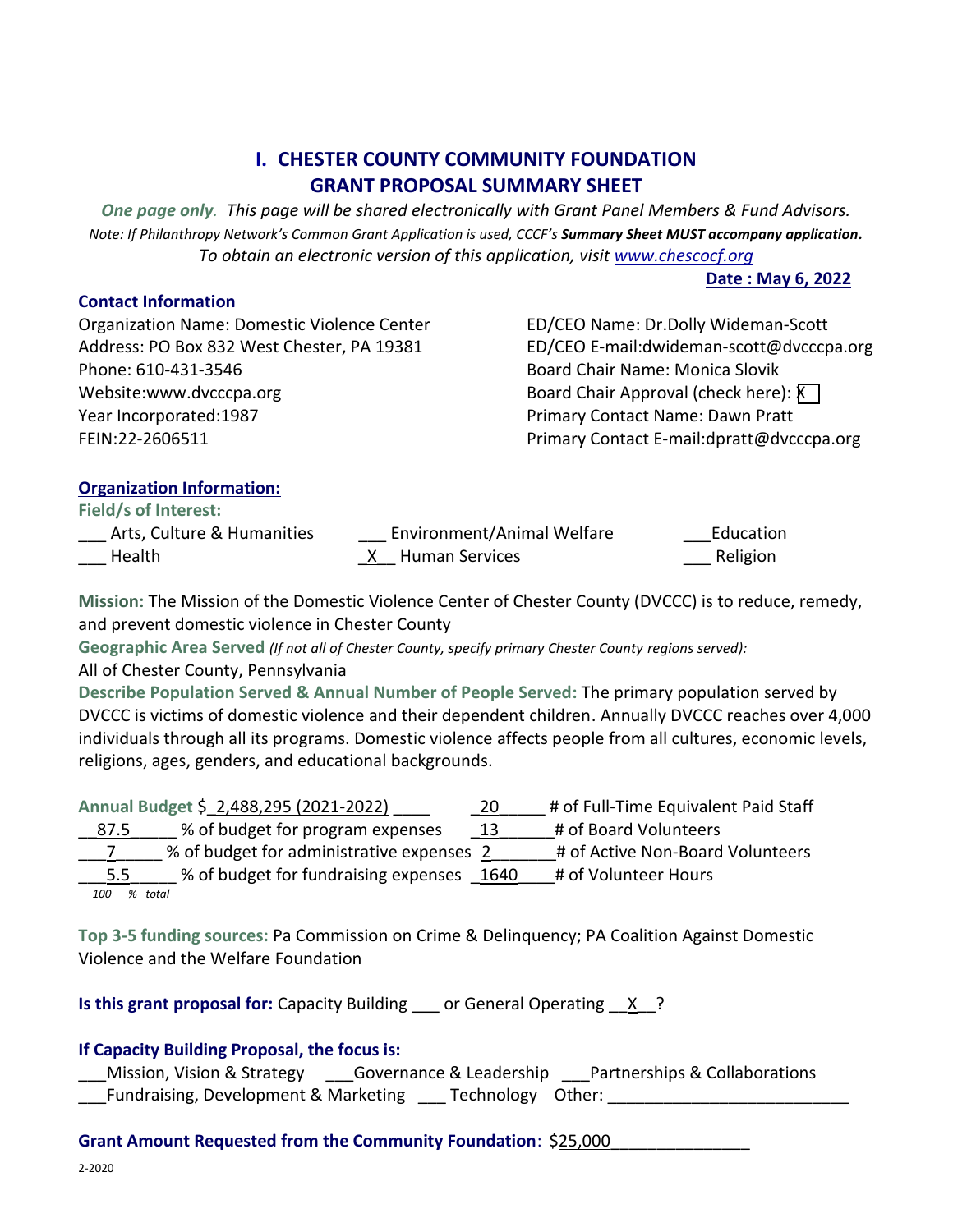**Proposal Summary:** The Domestic Violence Center of Chester County (DVCCC) submits this proposal to the Chester County Community Foundation for \$25,000 for general operating support. This funding will help to ensure the need of domestic violence victims/survivors and their dependent children throughout Chester County by offering a variety of programs and services. The cost to meet this need in 2021/2022 is \$2,497.000. DVCCC aligns with the mission of the Chester County Community foundation with solid leadership, sound ideas, and attainable, and well-defined goals. Our financial information indicates that the organization receives funds from several sources, demonstrating broad interest and future viability. DVCCC has been accredited with the Pennsylvania Association of Nonprofit Organization (PANO) Seal of Excellence since 2009 for its successful compliance with the Standards for Excellence program. This accreditation is bestowed only to nonprofit organizations that have demonstrated compliance with six guiding principles covering 27 topic areas based on nonprofit best practices, honesty, integrity, fairness, respect, trust, responsibility, and accountability.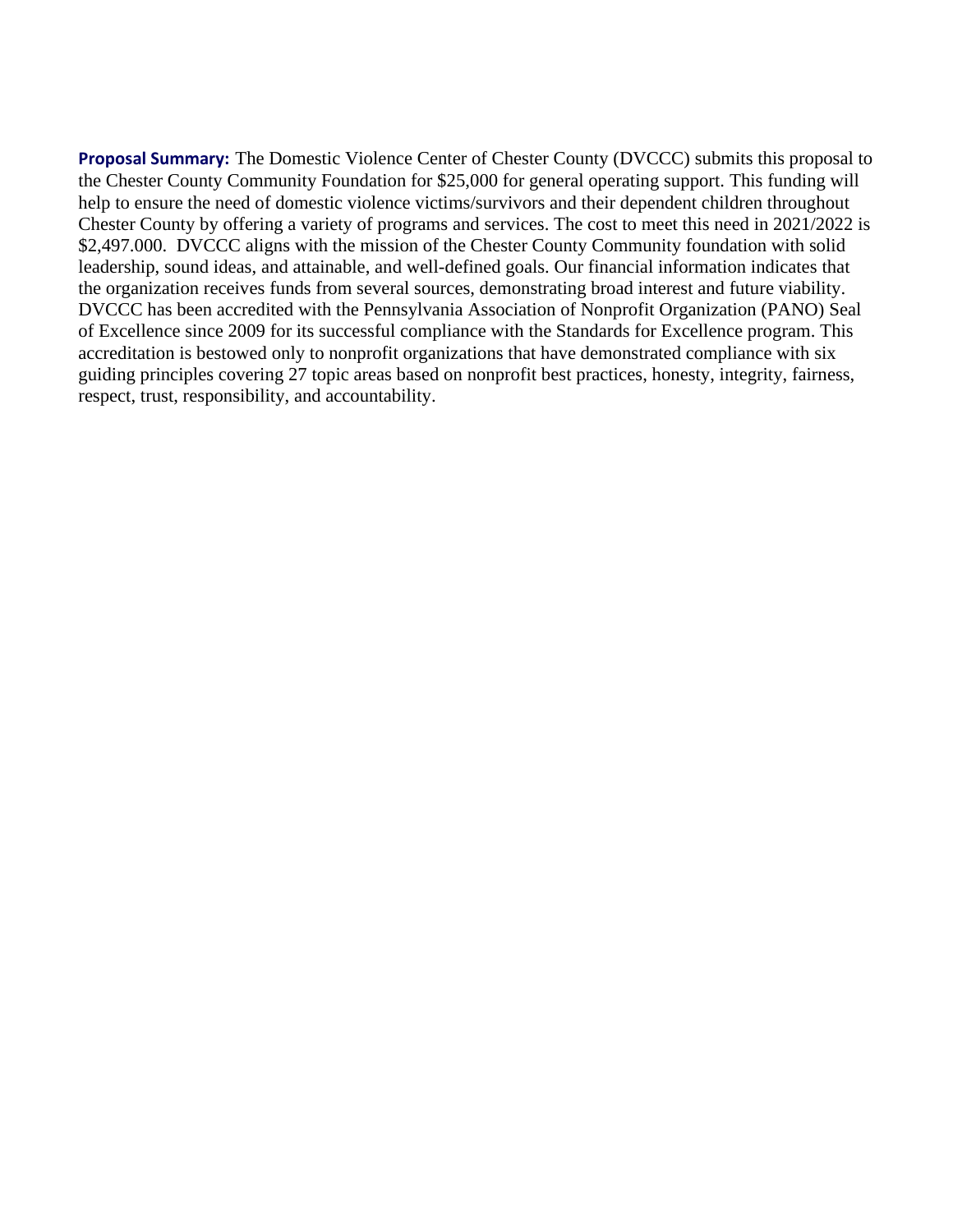# **II. CHESTER COUNTY COMMUNITY FOUNDATION GRANT PROPOSAL NARRATIVE**

*Provide clear, concise information. Three pages maximum.* 

### **1. Nonprofit's history, goals, key achievements & distinctiveness**

**History:** DVCCC was founded in 1976; it is the only organization in Chester County that has a contract with the PA Department of Human Services and the PA Coalition Against Domestic Violence to provide services to victims and their dependent children that present their primary victimization as domestic violence, which includes family and/or relationship violence such as intimate partner violence, dating violence, human trafficking, elderly family and/or intimate partner violence. DVCCC provides program services and employment without regard to race, gender, color, creed, age, national origin, sexual identity, sexual orientation, disability, economic, social, or marital status, or political or religious belief.

DVCCC began as the YWCA Women's Resource Center (WRC) to serve as an information and referral service for Chester County women. Once this service became known, it started receiving a flood of calls from women in violent situations. The directors of WRC, finding no organization in the area to which the victims could be referred, reorganized the organization as the Domestic Violence Center of Chester County, focusing on domestic violence intervention and prevention. Services are provided at confidential sites and outreach offices in Kennett Square, Coatesville, Oxford, Jennersville, Phoenixville, and the Chester County Justice Center.

**Goals:** Our vision is to eliminate domestic violence in Chester County. We believe we can achieve this bold goal by providing comprehensive services, at no cost, to survivors and by educating professionals, adults, and youth of Chester County about domestic violence and the availability of our services. The programs we offer:

- **Adult Counseling--**Empower victims and strengthen families affected by the trauma of domestic violence. Through 24 crisis hour hotlines and individual and group traumainformed counseling.
- **Housing--** DVCCC has four housing programs: Emergency Shelter/Safe House; Bridge Transitional Housing; Garfield Commons Apartments (4 one-bedroom units); Phase IV Independent Living (13 three-bedroom townhomes). Designed to give the clients a foundation to strengthen their ability to be financially independent, safe, and with the goal of steady employment and permanent housing.
- **Legal Services--** Services include legal options counseling, advice, and representation in Protection from Abuse cases, custody, support, bankruptcy, immigration, and other civil matters.
- **Children's Programs--** The program mediates the effects of domestic violence on children of survivors by providing age-appropriate and bilingual safety plans, individual and group counseling, parenting skills and workshops, and school liaison services to assist children due to their situation of domestic violence.
- Lethality Assessment Program (LAP)--To improve the way local law enforcement personnel communicate with victims on a domestic violence call that indicates a high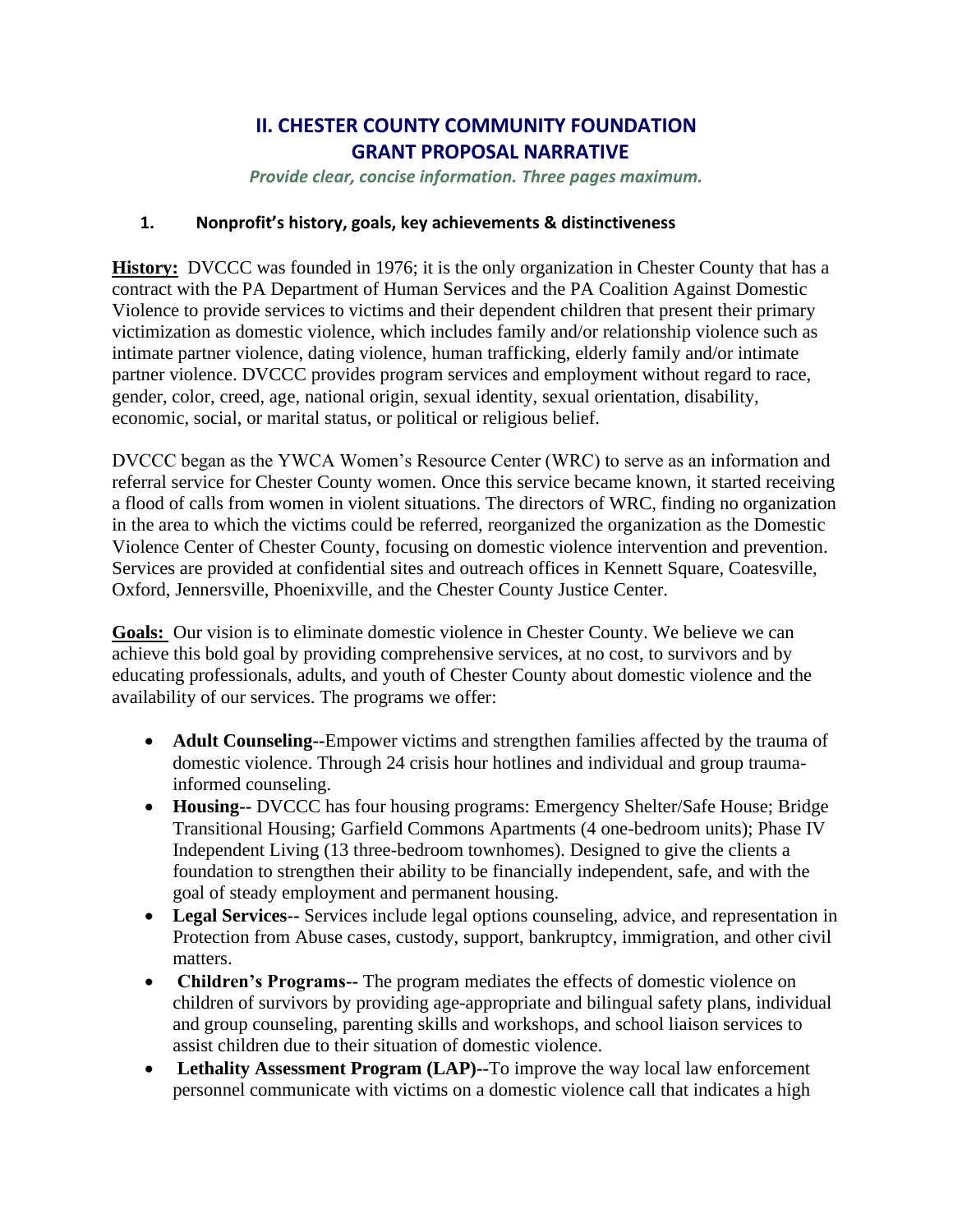## **Domestic Violence Center of Chester County Proposal for General Operating**

lethality risk by calling our crisis line on scene and suggesting the victim talk to the Crisis/Counselor.

• **Public Education and Training**-- Actively seek opportunities to provide information on abusive relationships and the wide range of services available to victims.

**Key Achievements and Distinctiveness:** Major achievements include building "Phase IV," a transitional housing program that consists of thirteen three-bedroom townhomes for homeless victims of domestic violence and their dependent children. In 2018 construction was completed on Garfield Commons, composed of four one-bedroom apartments in that same complex.

DVCCC has been accredited with the Pennsylvania Association of Nonprofit Organization (PANO) Seal of Excellence since 2009 for its successful compliance with the Standards for Excellence program. This accreditation is bestowed only to the most well-managed and responsibly governed nonprofit organizations that have demonstrated compliance with six guiding principles covering 27 topic areas based on nonprofit best practices, honesty, integrity, fairness, respect, trust, responsibility, and accountability.

Another achievement is implementing the evidenced-based Lethality Assessment Program (LAP). The program helps identify victims of domestic violence who are at the most significant risk of being killed to get them out of harm's way, if necessary. It encourages them to contact DVCCC while the police are on the scene. The Domestic Violence Center of Chester County has trained and partnered with 42 county police departments, two university security departments, and the Chester County Sheriff's staff to implement the LAP program.

The Coaching Boys Into Men (CBIM) program uses the power of sports to promote an environment of respect, integrity, and non-violence for high school athletes. DVCCC trains local high school coaches on implementing the Coaching Boys Into Men. The 12-week program fits into the sports season, provides each coach with a guide for addressing several important social issues through weekly conversations with their athletes; with such topics as disrespectful behavior toward women and girls, technology, and respect, understanding consent, relationship abuse, modeling respect, and equality, among many more. We have just started this program with female athletes as well.

### **2. Funding request**

- **Description of critical initiatives -** The initiatives for this request for general operating support are reflected in our mission to provide intervention, education, outreach, advocacy, and programs to reduce, remedy, and prevent domestic violence in Chester County.
- **Specific needs & issues to be addressed -** "Domestic violence is the willful intimidation, physical assault, battery, sexual assault, and/or other [abusive behavior](http://www.ncadv.org/learn-more/what-is-domestic-violence/abusive-partner-signs) as part of a systematic pattern of power and control perpetrated by one intimate partner against another. It includes physical violence, sexual violence, psychological violence, and emotional abuse. The frequency and severity of domestic violence can vary dramatically; however, the one constant component of domestic violence is one partner's consistent efforts to maintain [power and control](http://www.ncadv.org/learn-more/what-is-domestic-violence/dynamics-of-abuse) over the other. Domestic violence is an epidemic affecting individuals in every community regardless of age,